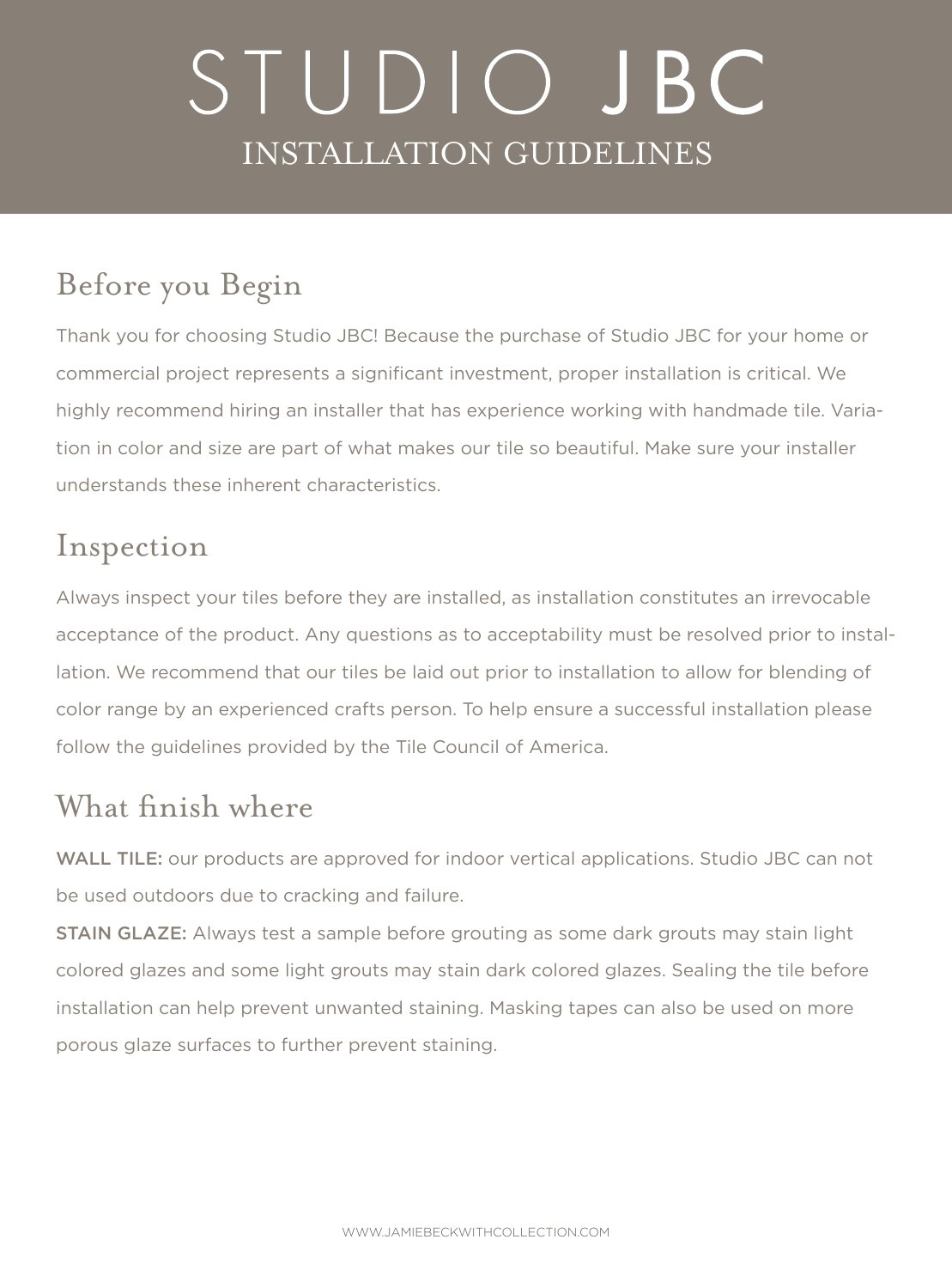## STUDIO JBC

#### Layout

Layout your tile before installing. We preblend our boxes, but it is a good idea to open a few boxes and pull from each to start your layout. The beauty of handmade tile is the variation. Layout the tile to create the optimal look for your installation. Artisan tiles celebrate natural properties and unpredictable nature of the clay and the glaze. Shape, texture, color and size variations are inherent characteristics of handcrafted tile and are to be expected and celebrated.

#### Cutting

Use a sharp blade on your wet saw for precise cuts and to prevent chipping of tile or glaze. If a cut edge will be visible, use a stone to smooth the edge prior to installation.

#### Setting

We recommend the Tile Council of North America's Handbook for adhesive recommendations. Different substrates have different recommended products. Follow package guidelines for application, clean-up, and dry time. Use sufficient adhesive behind each tile. When tile is slightly cupped, use extra adhesive behind the high spots (corners or center) so there isn't a void space behind the tile. Voids can lead to breaks during grouting, or can weaken the tile's bond to the wall, causing it to loosen or fall off later.

#### Grout

We recommend using sanded grout. Please see Product Guide for recommended grout joints. These are guidelines but will vary due to the handmade nature of our tile. Some areas may be slightly larger or thinner due the tile irregularity. Dark grouts may stain tiles. When in doubt, test a small area. Sealers such as Miracle Sealants 511 Porous Plus may prevent staining, but must be tested prior to using a grout color and always follow sealer manufacturer's instructions.